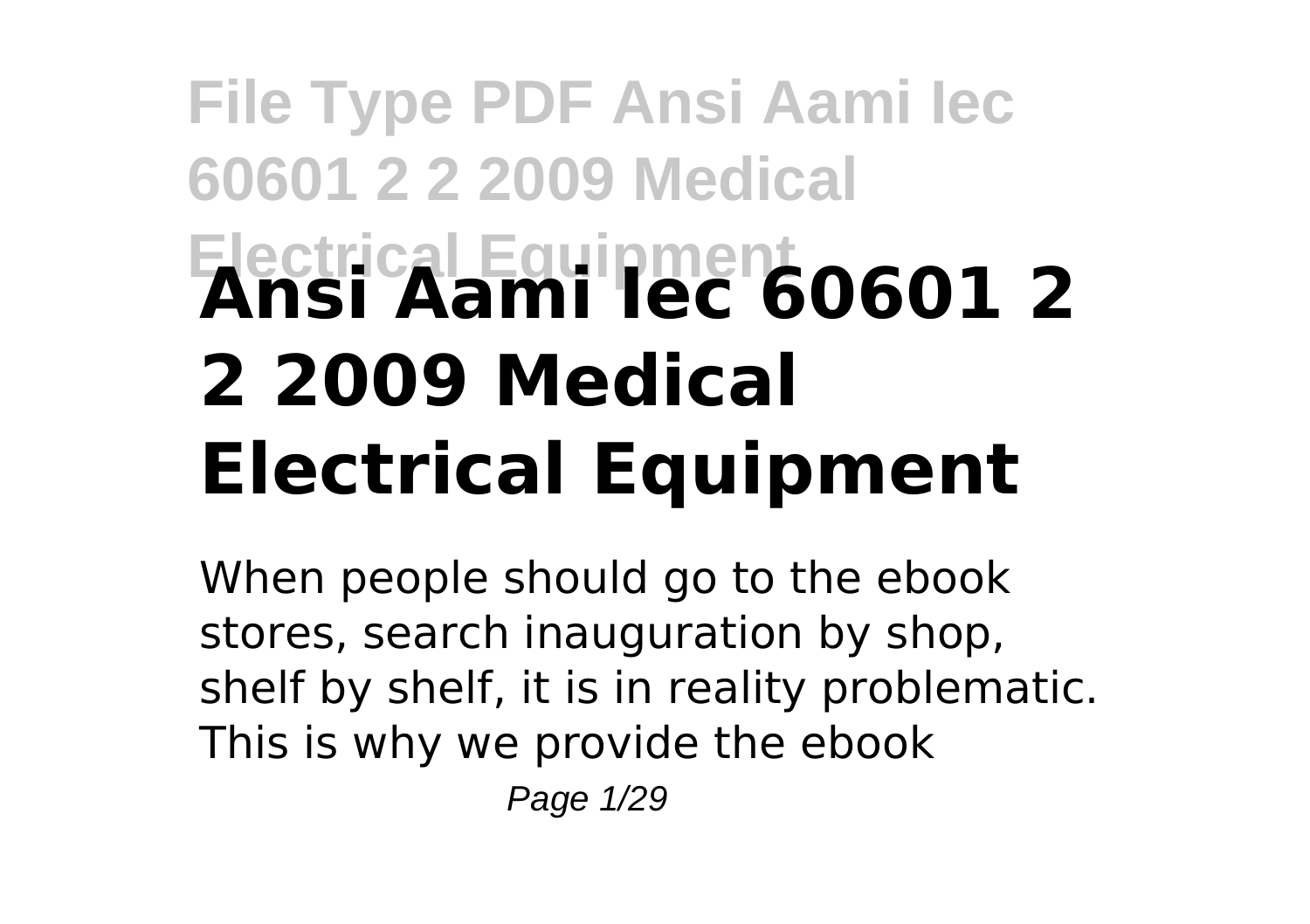**File Type PDF Ansi Aami Iec 60601 2 2 2009 Medical Example Equipment** Equipment Compilations in this website. It will entirely ease you to see guide **ansi aami iec 60601 2 2 2009 medical electrical equipment** as you such as.

By searching the title, publisher, or authors of guide you in reality want, you can discover them rapidly. In the house, workplace, or perhaps in your method

Page 2/29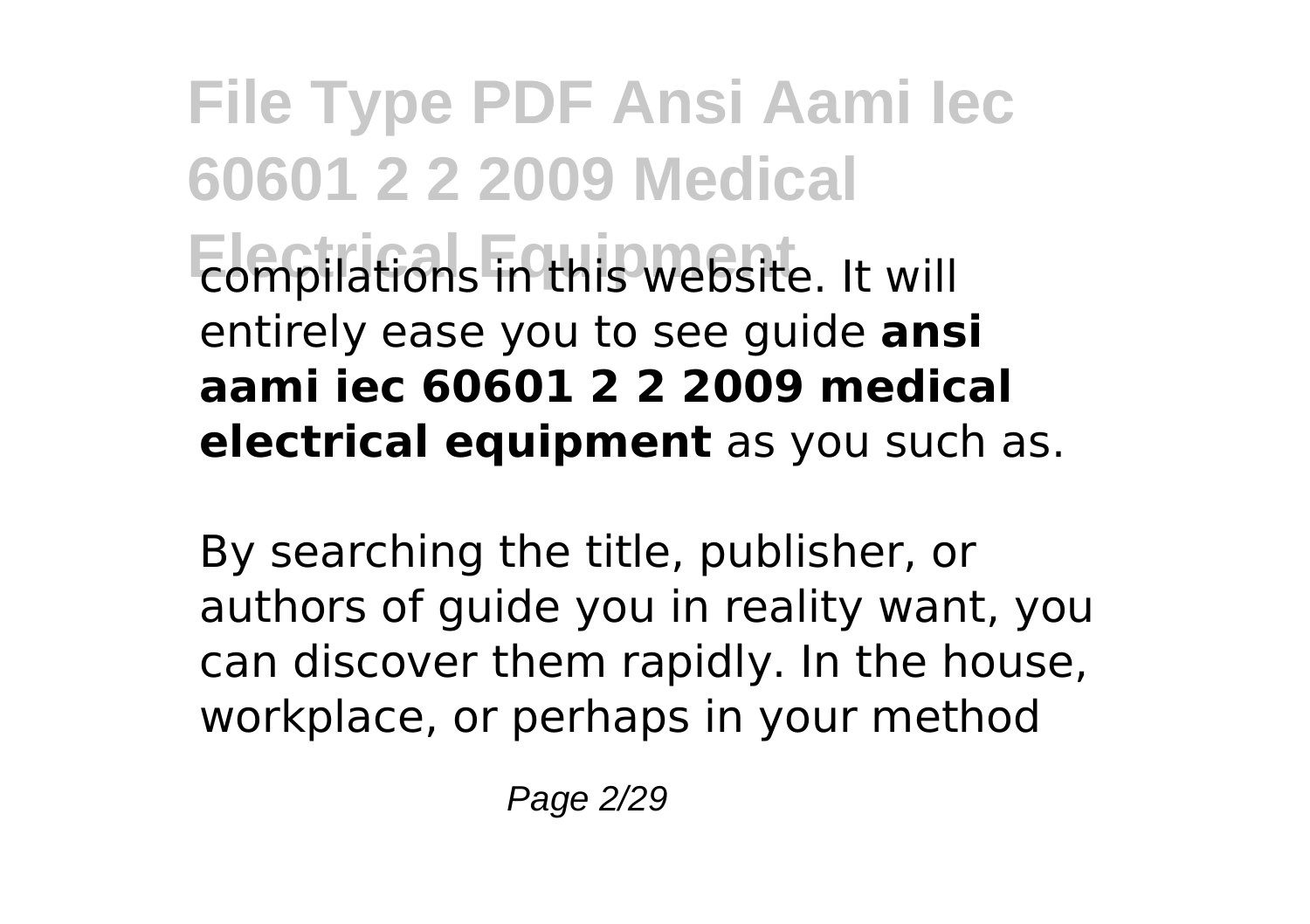**File Type PDF Ansi Aami Iec 60601 2 2 2009 Medical Electrical Equipment** can be every best area within net connections. If you goal to download and install the ansi aami iec 60601 2 2 2009 medical electrical equipment, it is definitely easy then, back currently we extend the link to buy and create bargains to download and install ansi aami iec 60601 2 2 2009 medical electrical equipment consequently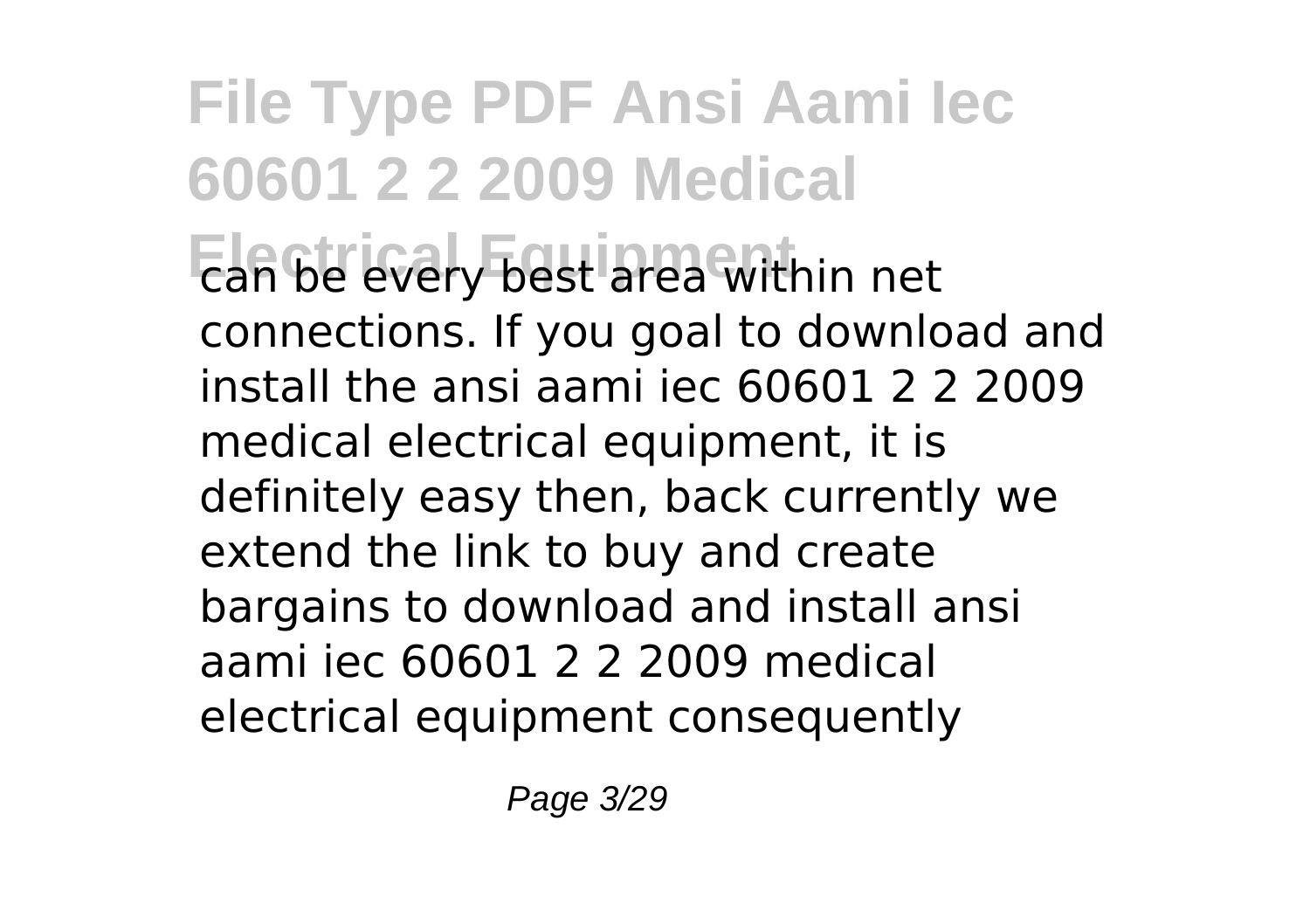Each book can be read online or downloaded in a variety of file formats like MOBI, DJVU, EPUB, plain text, and PDF, but you can't go wrong using the Send to Kindle feature.

### **Ansi Aami Iec 60601 2**

Page 4/29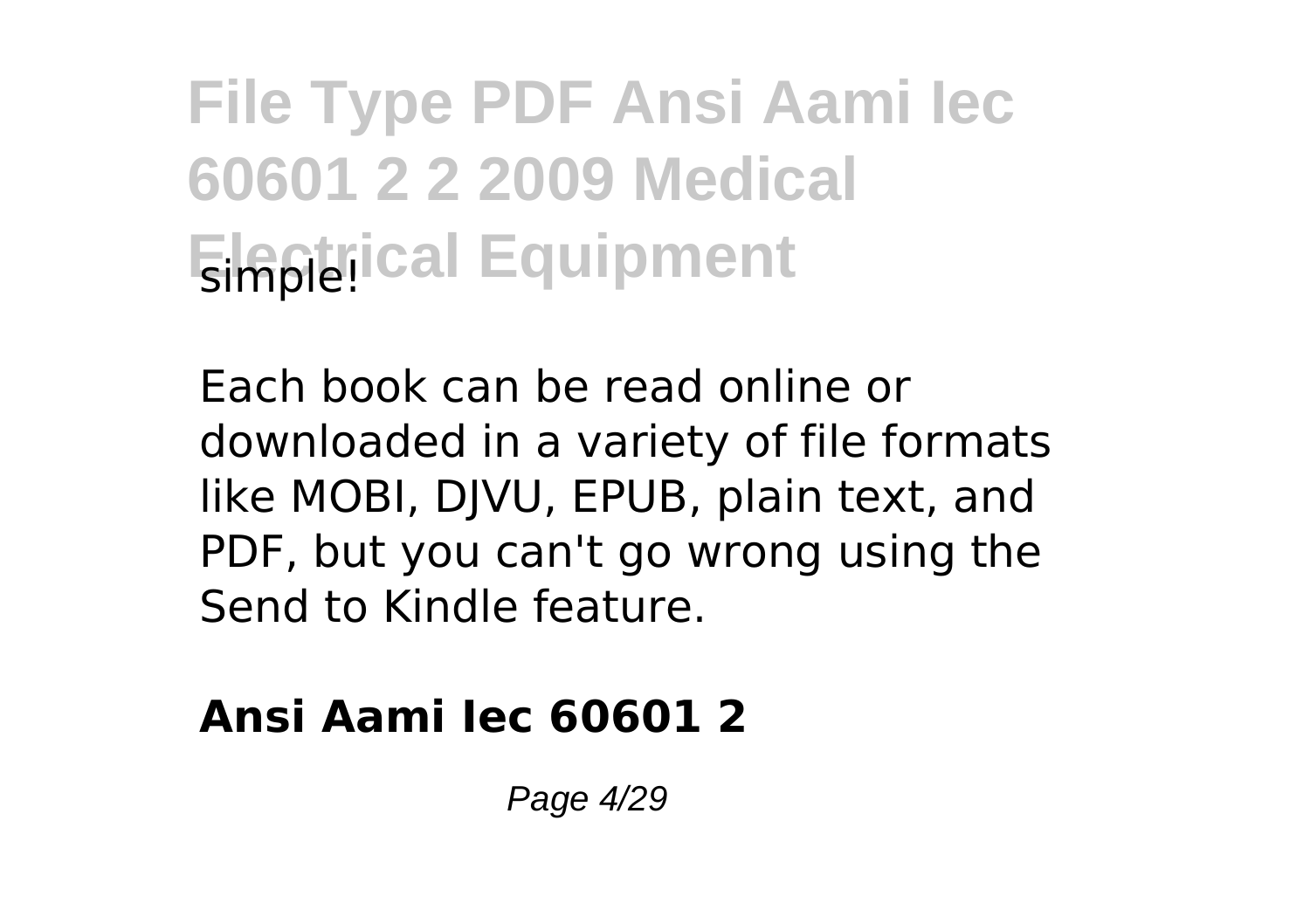**File Type PDF Ansi Aami Iec 60601 2 2 2009 Medical Electrical Equipment** ANSI/AAMI/IEC 60601-2-2:2017 Medical electrical equipment - Part 2-2: Particular requirements for the basic safety and essential performance of high frequency surgical equipment and high frequency surgical accessories.

### **ANSI/AAMI/IEC 60601-2-2:2017 - Medical electrical ...**

Page 5/29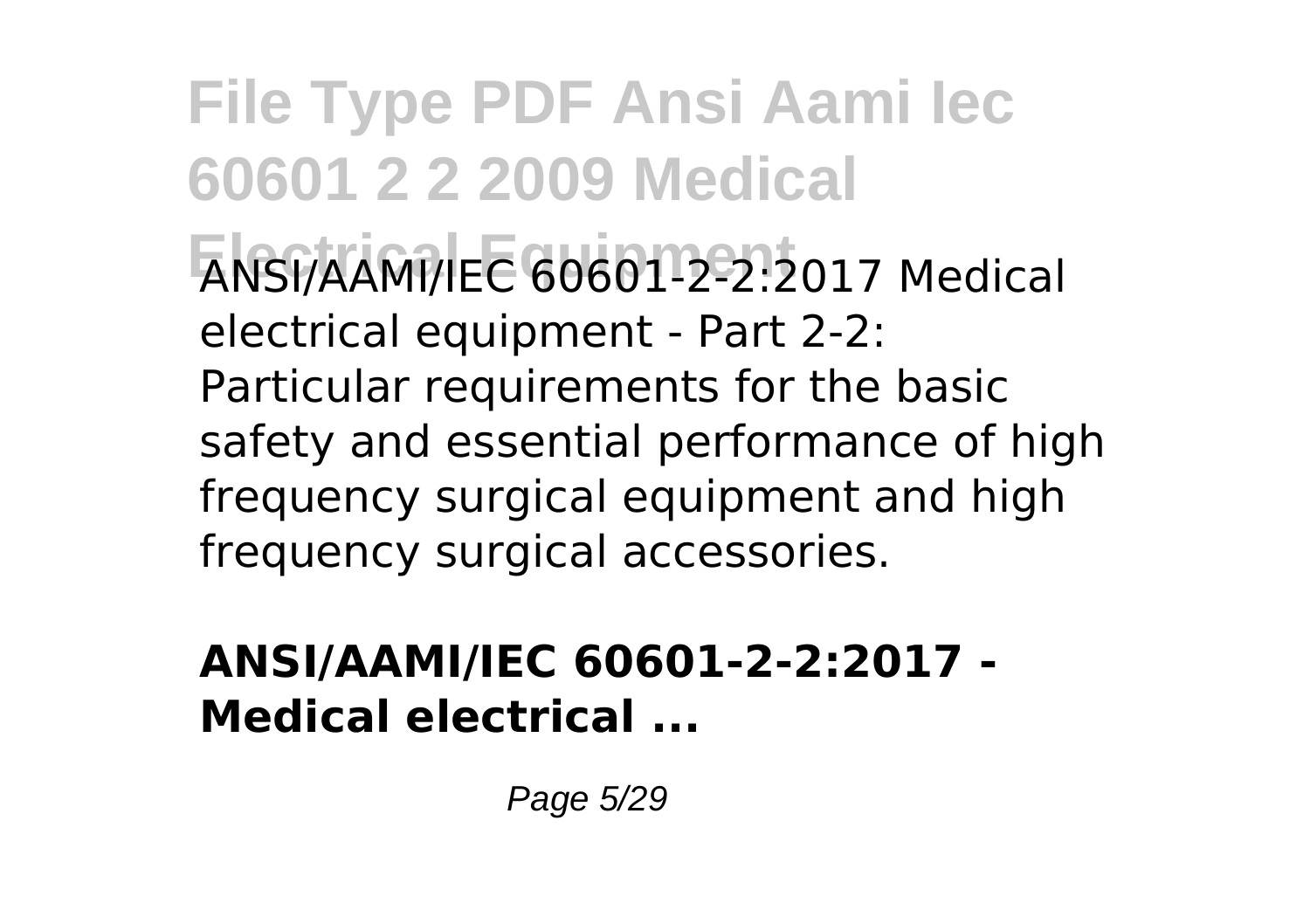**File Type PDF Ansi Aami Iec 60601 2 2 2009 Medical Electrical Equipment** ANSI/AAMI/IEC 60601-2-27:2011 (R2016) Medical electrical equipment - Part 2-27: Particular requirements for the basic safety and essential performance of electrocardiographic monitoring equipment. This standard specifies basic safety requirements and essential performance for electrocardiographic (ECG) monitoring equipment.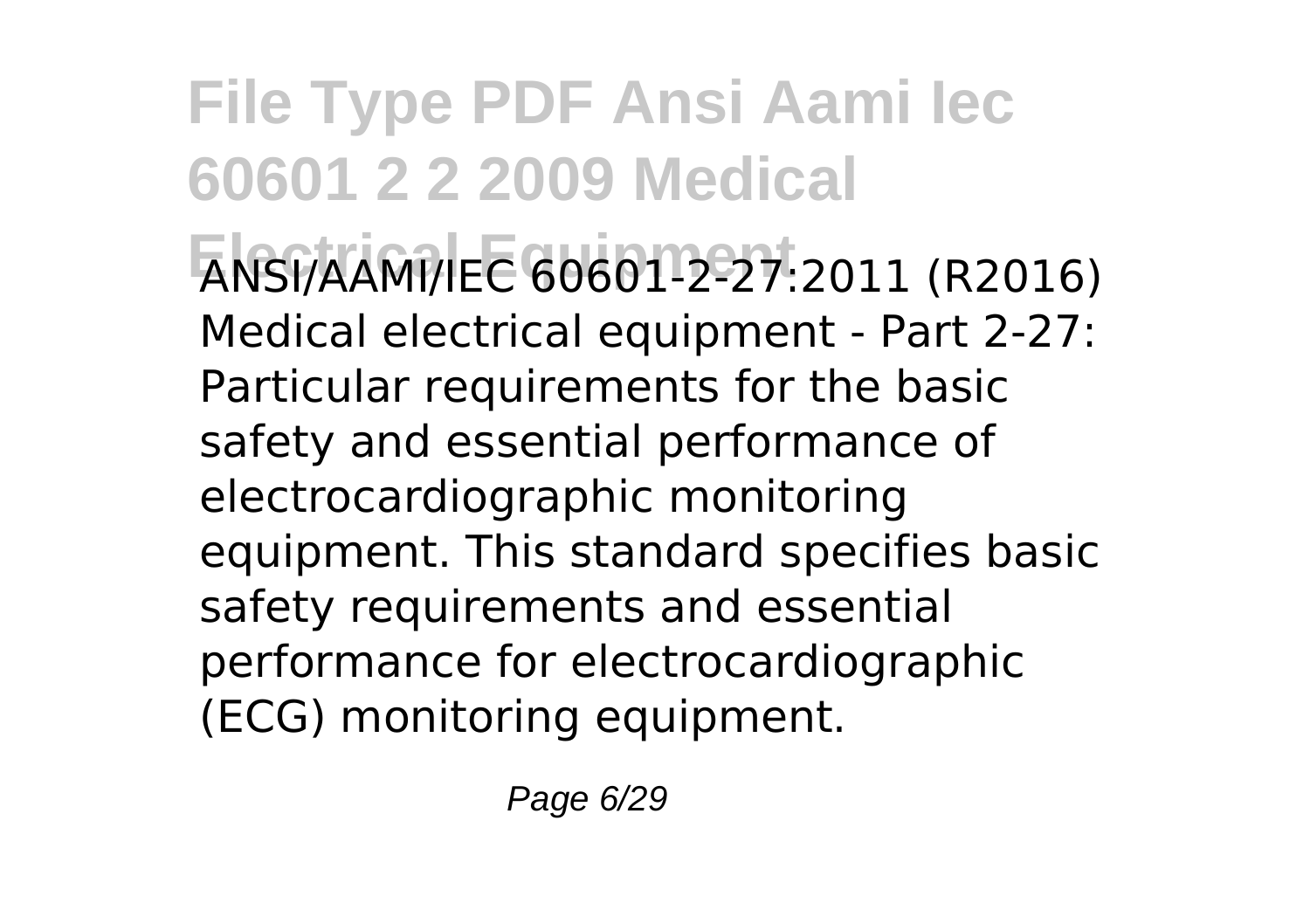**ANSI/AAMI/IEC 60601-2-27:2011 (R2016) - Medical electrical ...** ANSI/AAMI/IEC 60601-2-25:2011 (R2016) Medical electrical equipment - Part 2-25: Particular requirements for the basic safety and essential performance of electrocardiographs. Specifies basic safety and essential performance

Page 7/29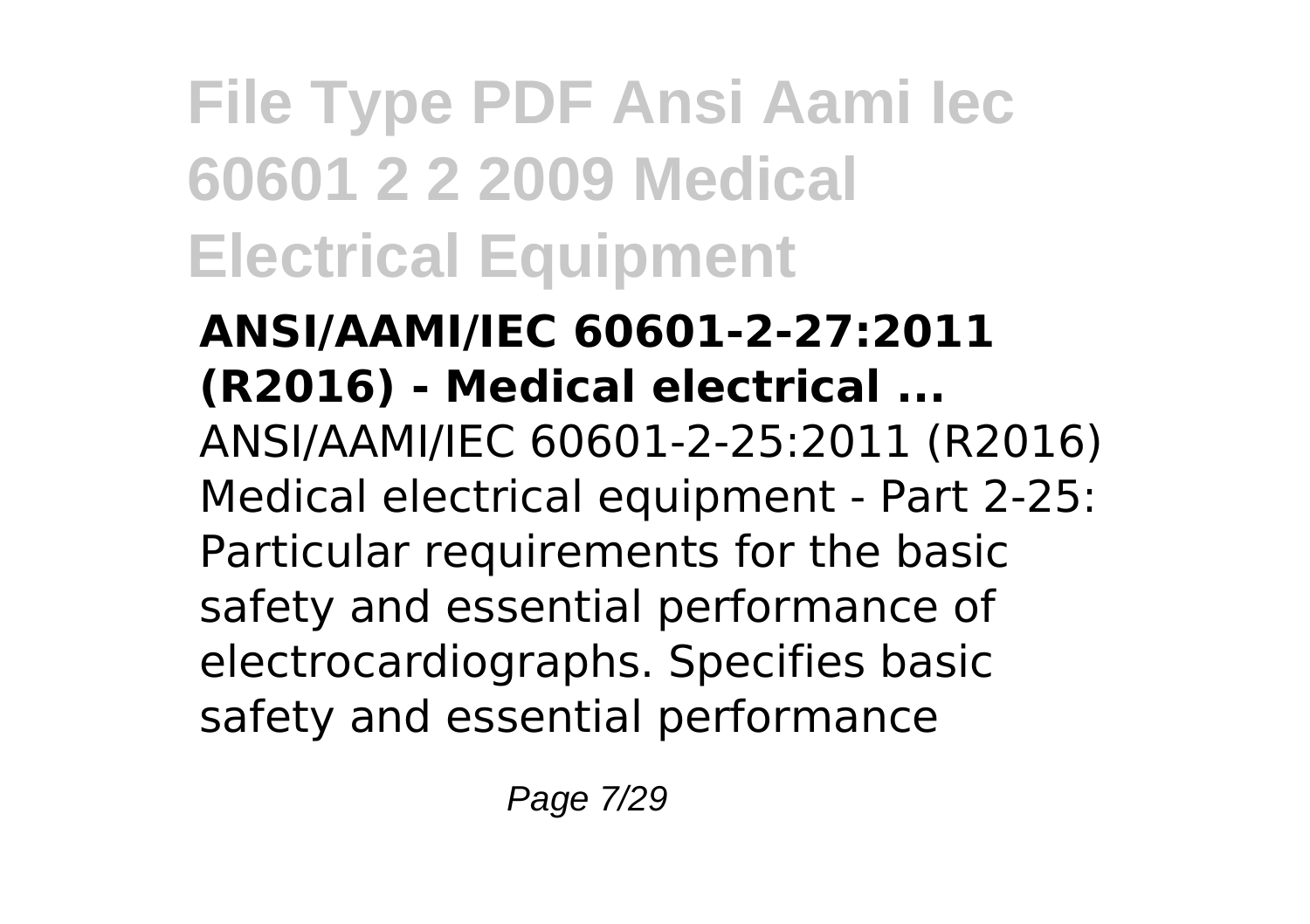**File Type PDF Ansi Aami Iec 60601 2 2 2009 Medical Electrical Equipment** requirements for electrocardiographs for the production of ECG reports for diagnostic purposes.

### **ANSI/AAMI/IEC 60601-2-25:2011 (R2016) - Medical electrical ...** ANSI/AAMI/IEC 60601-2-4:2010 (R2015) Medical electrical equipment - Part 2-4: Particular requirements for basic safety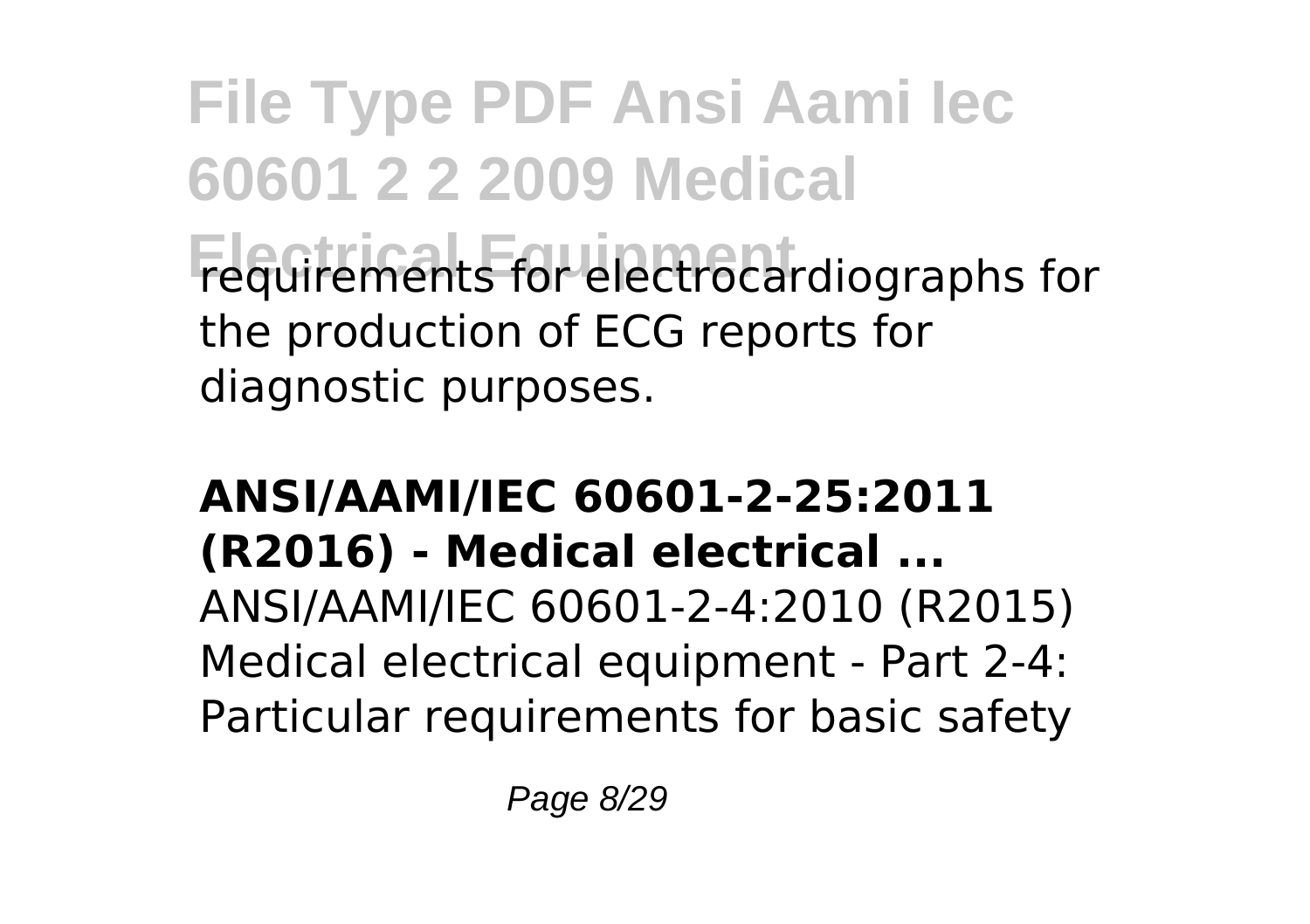**File Type PDF Ansi Aami Iec 60601 2 2 2009 Medical End essential performance of cardiac** defibrillators

### **ANSI/AAMI/IEC 60601-2-4:2010 (R2015) - Medical electrical ...** ansi/aami/iec 60601-2-50:2009 Medical Electrical Equipment ù Part 2-50: Particular requirements for the basic safety and essential performance of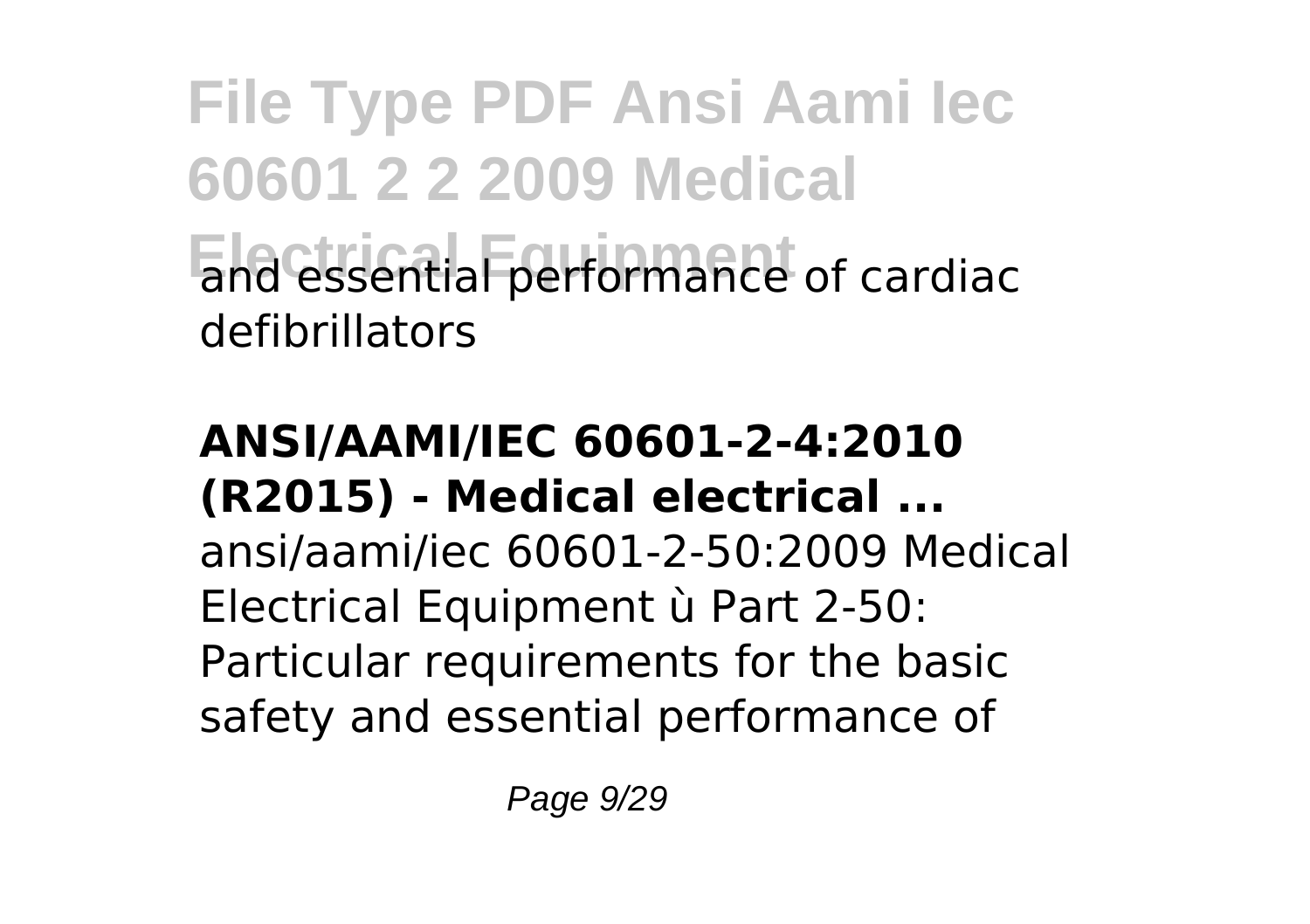**File Type PDF Ansi Aami Iec 60601 2 2 2009 Medical Electrical Equipment** infant phototherapy equipment This standard specifies requirements for infant phototherapy equipment and can also be applied to infant phototherapy equipment used for compensation or alleviation of ...

### **ANSI/AAMI/IEC 60601-2-50:2009 - Medical Electrical ...**

Page 10/29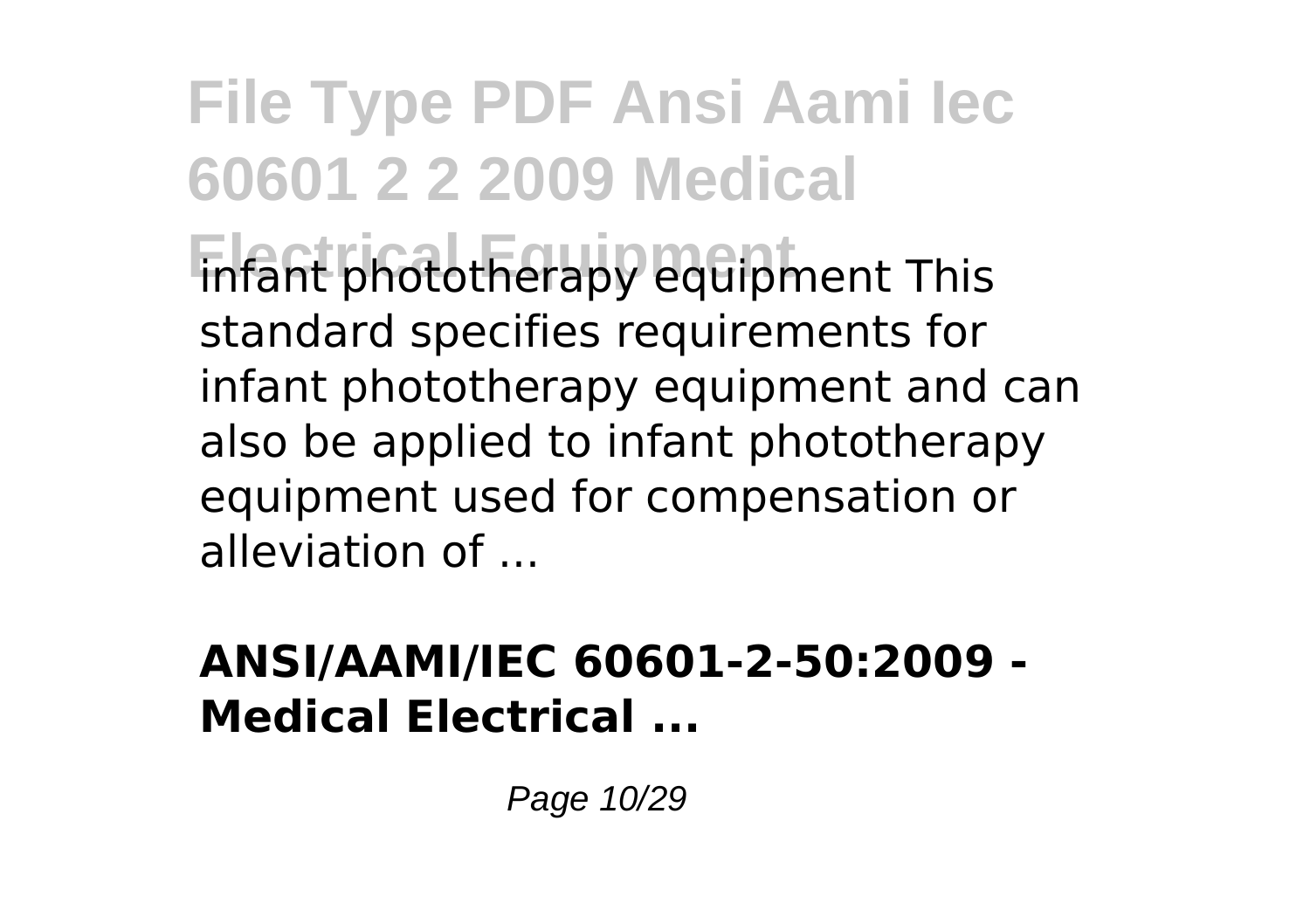**File Type PDF Ansi Aami Iec 60601 2 2 2009 Medical Electrical Equipment** Background of ANSI/AAMI adoption of IEC 60601-2-21:2009 The International Electrotechnical Commission (IEC) is a worldwide organization for standardization comprising all national electrotechnical committees (IEC National Committees). The United States is one of the IEC members that took an active role in the development of this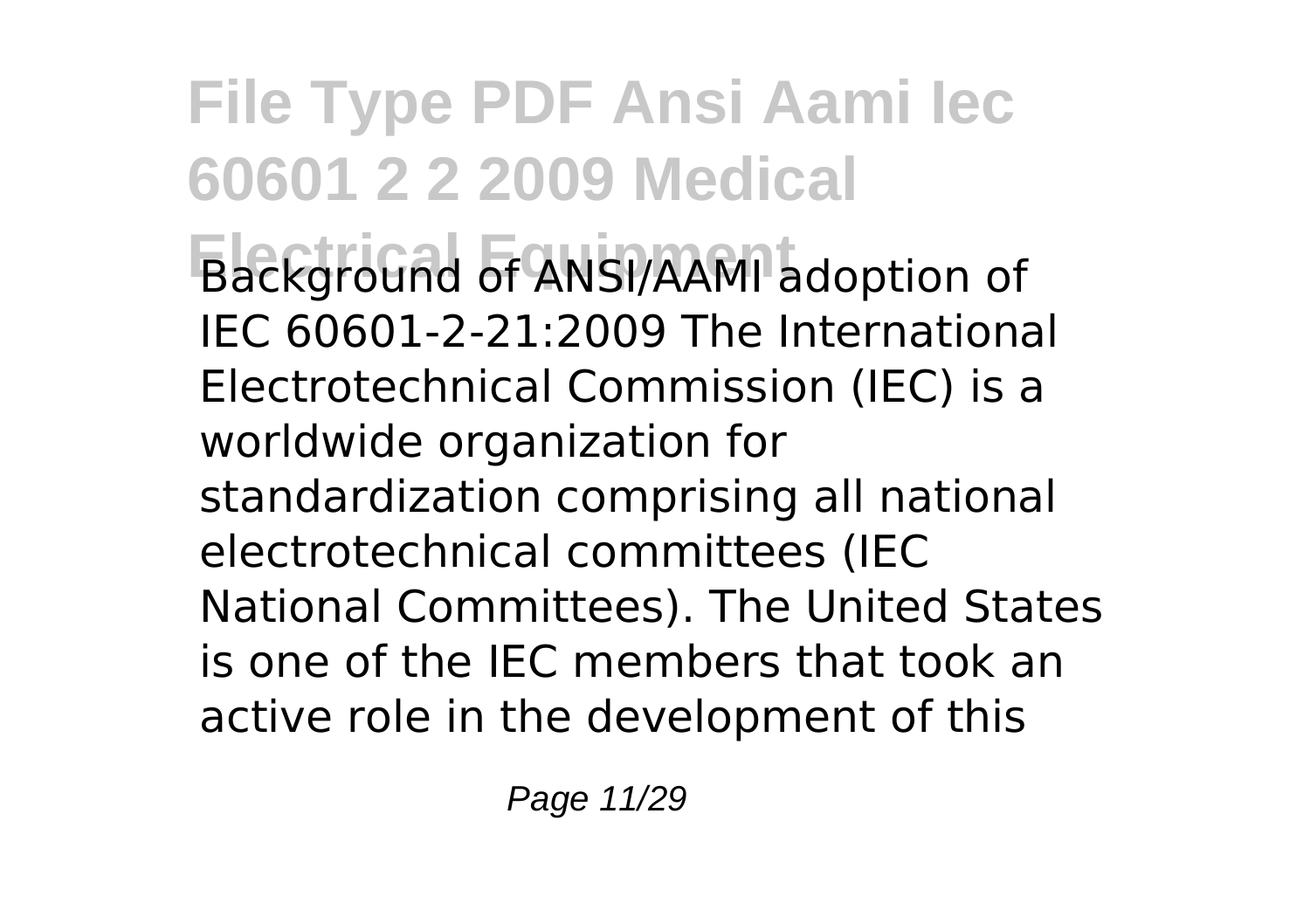### **ANSI/AAMI/IEC 60601-2-21:2009, Medical Electrical ...**

American National Standard ANSI/AAMI/IEC 60601-2-2:2017 (Revision to ANSI/AAMI/IEC 60601-2-2:2009) Medical electrical equipment— Part 2-2: Particular requirements for the basic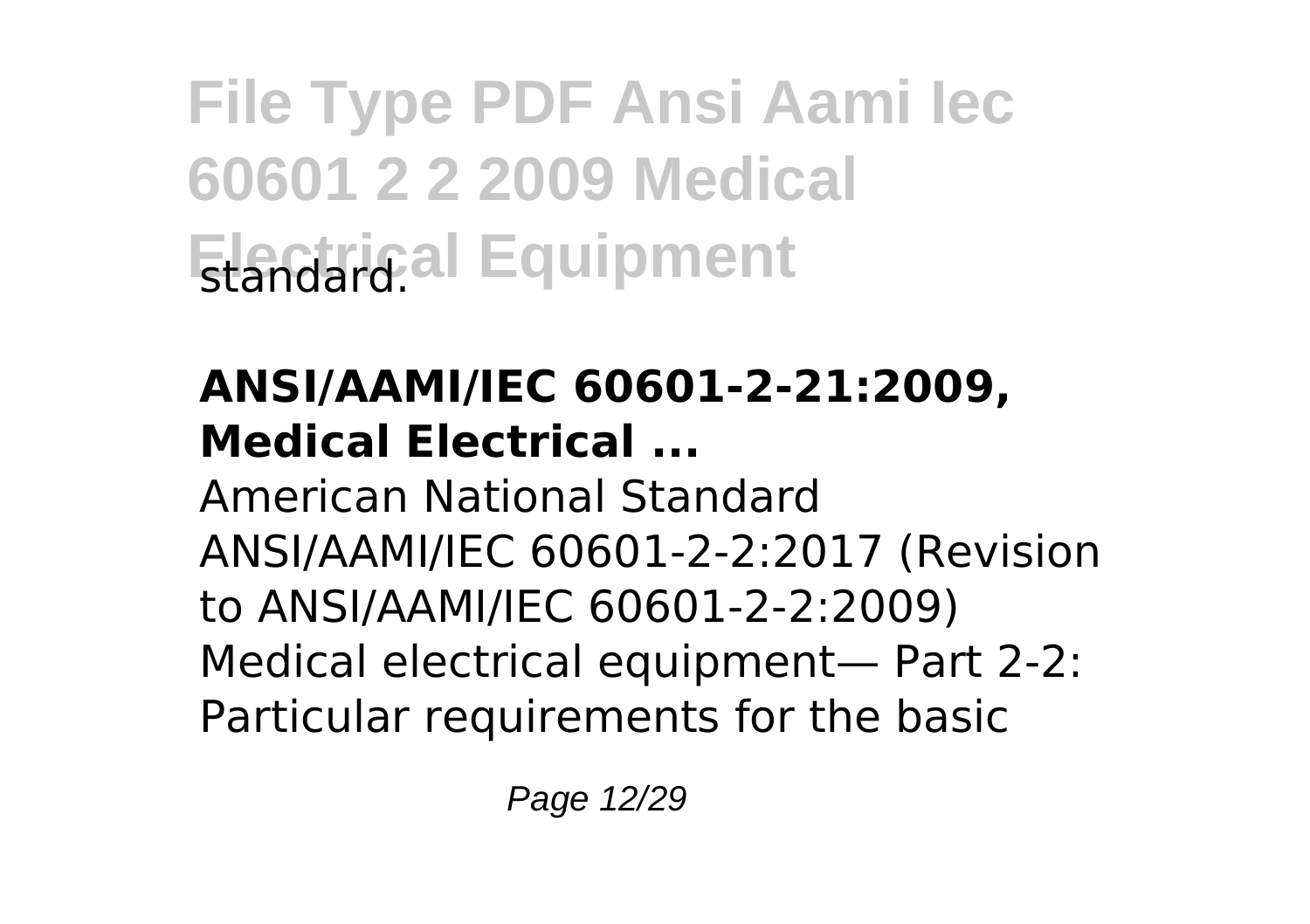**File Type PDF Ansi Aami Iec 60601 2 2 2009 Medical** Exafety and essential performance of high frequency surgical equipment and high frequency surgical accessories . Approved 11 June 2017 by . AAMI . Approved 30 June 2017 ...

#### **American National Standard - The AAMI Store** AAMI/IEC 60601-1-2 specifies

Page 13/29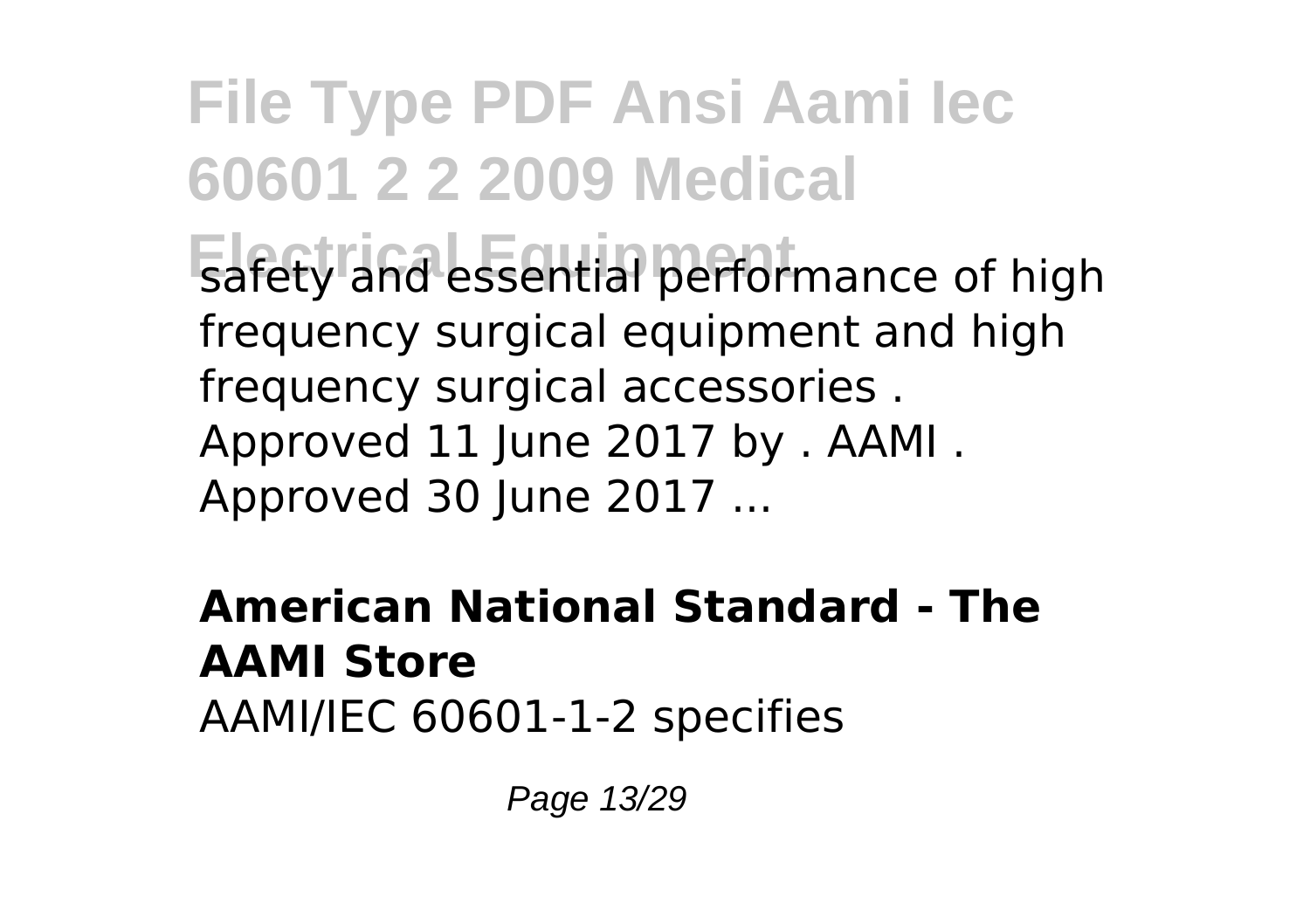**File Type PDF Ansi Aami Iec 60601 2 2 2009 Medical Electrical Equipment** requirements and tests for electromagnetic compatibility of equipment and/or systems and serves as the basis of electromagnetic compatibility requirements and tests in Particular Standards.

### **ANSI/AAMI/IEC 60601-1-2:2001 - Medical electrical ...**

Page 14/29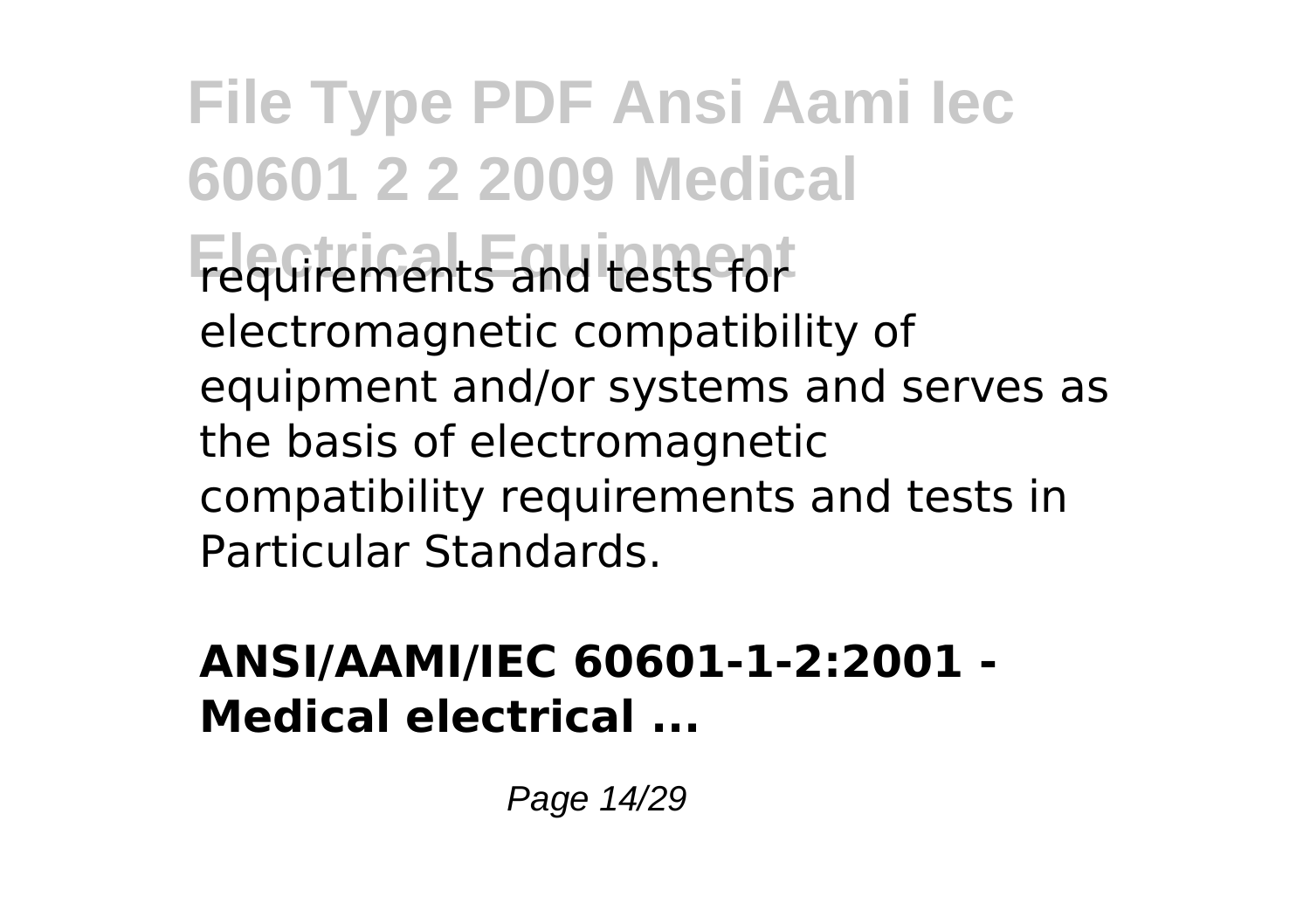**File Type PDF Ansi Aami Iec 60601 2 2 2009 Medical Electrical Equipment** AAMI/IEC 60601-1-2 applies to the basic safety and essential performance of medical electrical equipment and medical electrical systems. It also applies to electromagnetic compatibility (EMC) of medical electrical equipment and medical electrical systems.

#### **ANSI/AAMI/IEC 60601-1-2:2014 -**

Page 15/29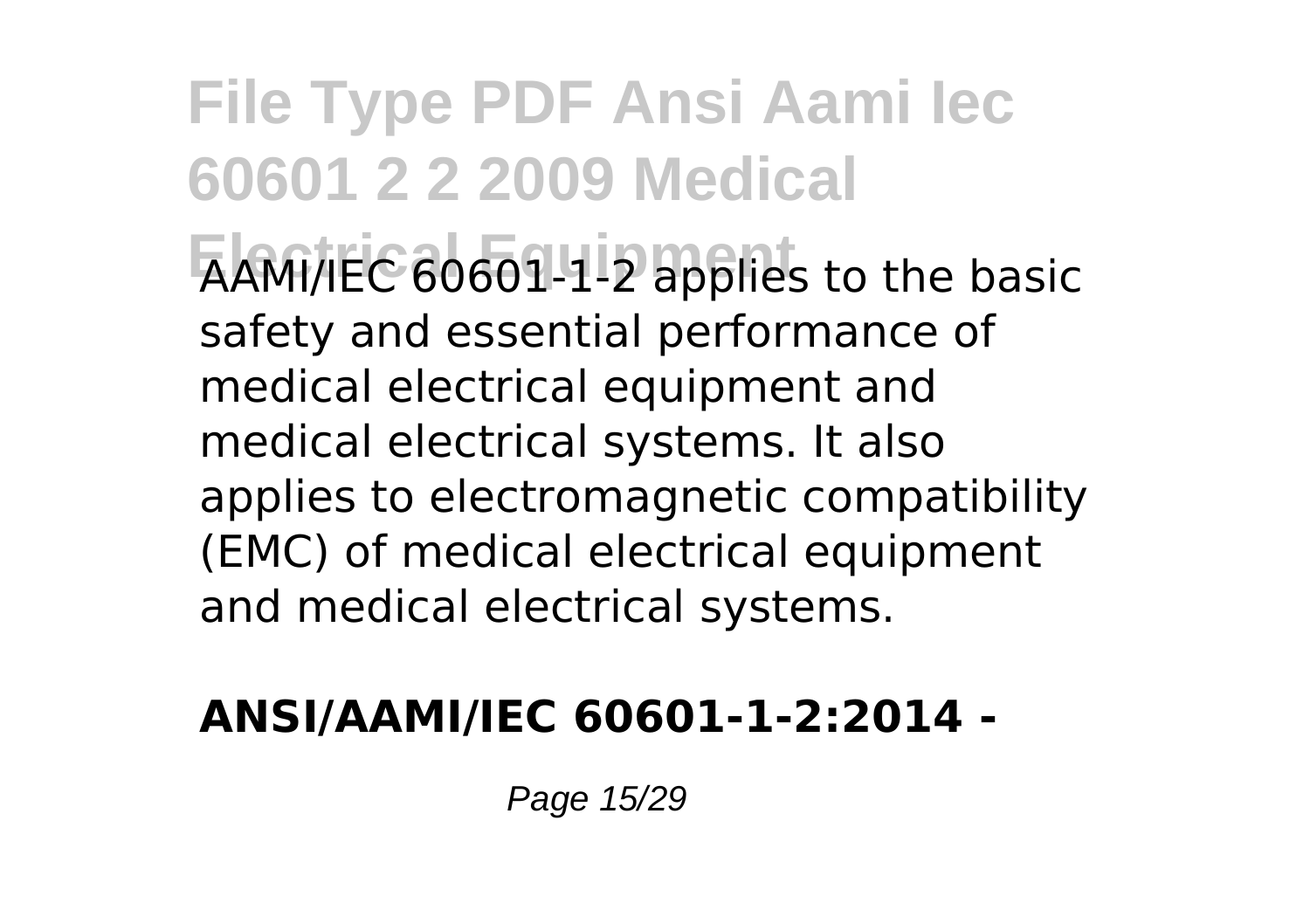**File Type PDF Ansi Aami Iec 60601 2 2 2009 Medical Electrical Equipment Medical electrical ...** © 2011 Association for the Advancement of Medical Instrumentation ■ ANSI/AAMI/IEC 60601-2-27:2011 v Glossary of equivalent standards International Standards adopted in the United States may include normative references to other International Standards.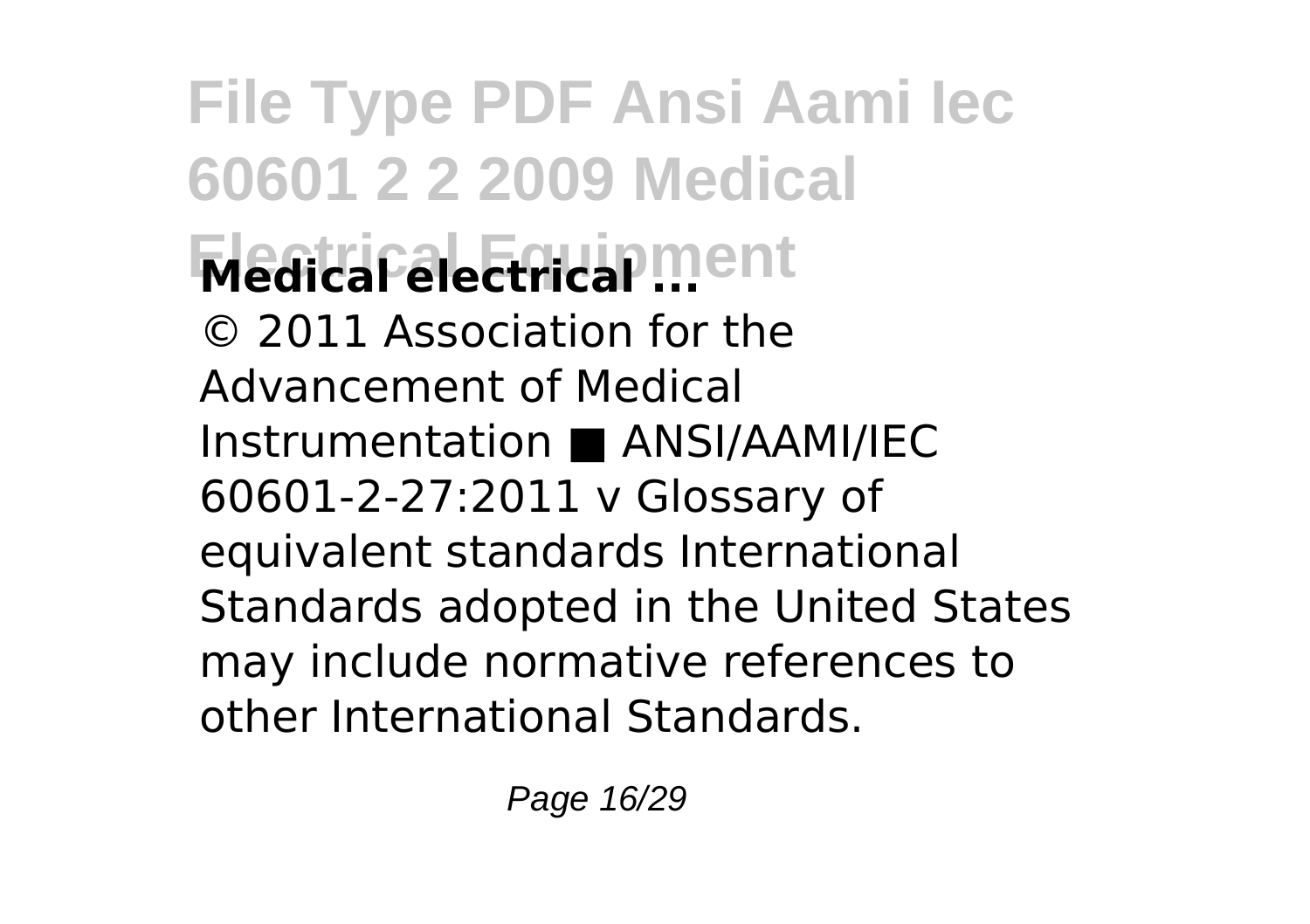### **American National Standard - The AAMI Store**

IEC 60601-1-2: 2007[3rd Ed.]: Medical Electrical Equipment - Part 1-2: General Requirements for Safety - Collateral Standard: Electromagnetic Compatibility - Requirements and Tests AAMI/ANSI/IEC

...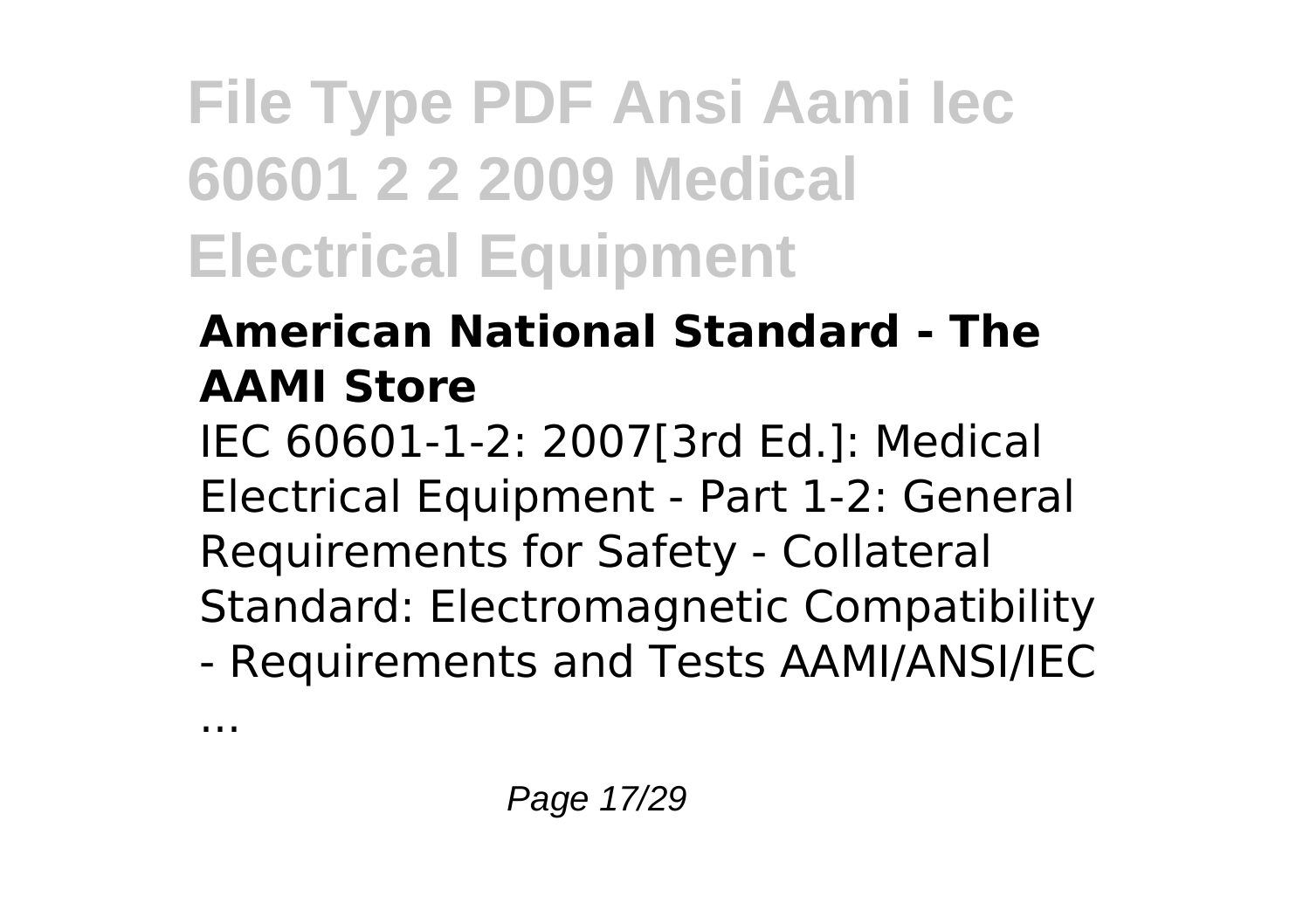### **Electromagnetic Compatibility (EMC) | FDA**

ANSI/AAMI ES 60601-1:2005/(R)2012 & A1:2012 AAMI Standards and Recommended Practices ANSI/AAMI ES60601-1:2005/(R)2012 and A1:2012, C1:2009/(R)2012 and A2:2010/(R)2012 (Consolidated Text) Medical electrical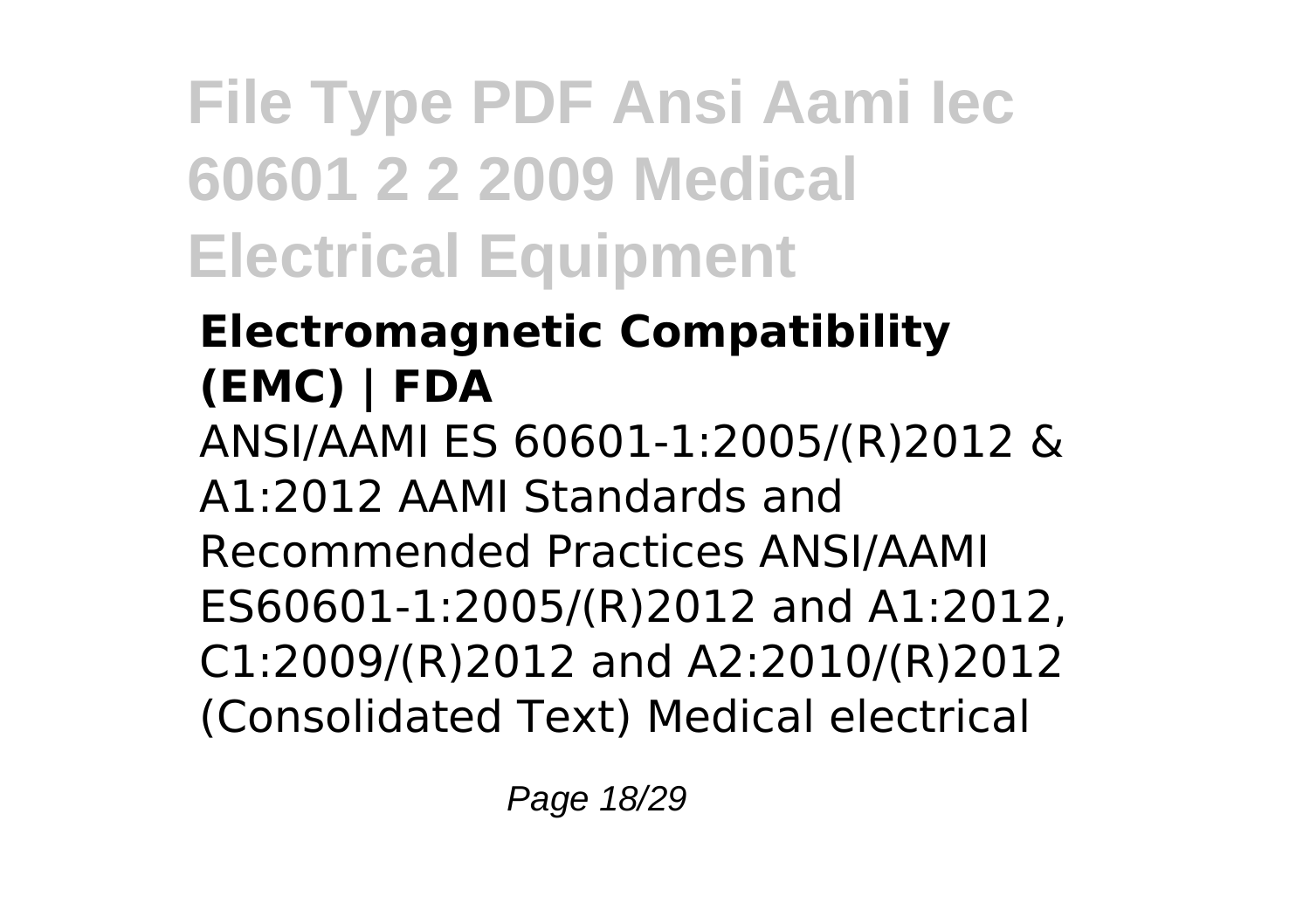**File Type PDF Ansi Aami Iec 60601 2 2 2009 Medical Electrical Equipment** equipment— Part 1: General requirements for basic safety and essential performance (IEC 60601-1:2005, MOD). I AAMI AAMI AAMI 1--2-226

#### **ANSI/AAMI ES60601-1:2005/(R)2012 & A1:2012, Medical ...** ANSI/AAMI ES 60601-1:2005/(R)2012

Page 19/29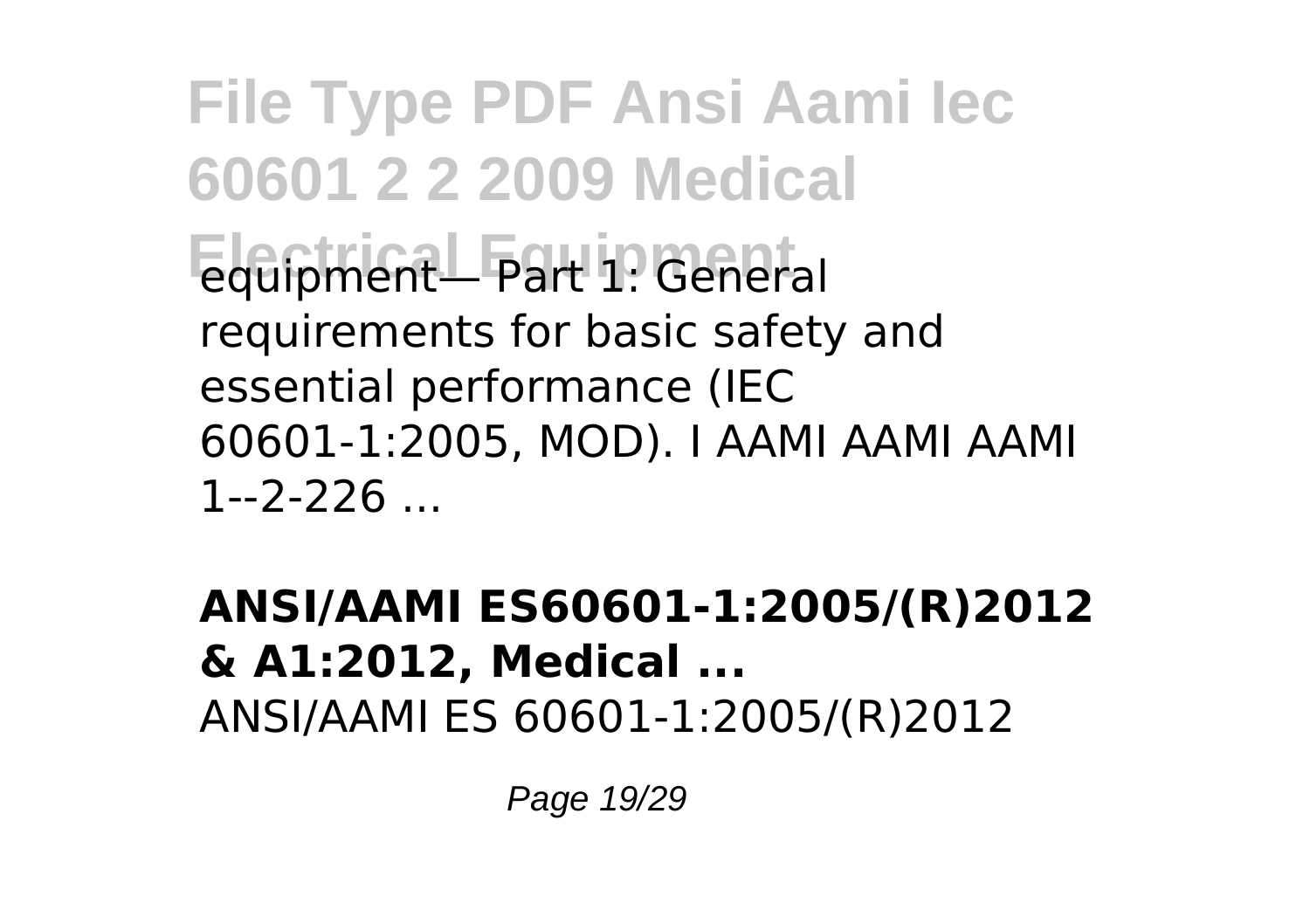**File Type PDF Ansi Aami Iec 60601 2 2 2009 Medical ELECTRICAL EXAMI** Standards and Recommended Practices ANSI/AAMI ES60601-1:2005/(R)2012 and C1:2009/(R)2012 and A2:2010/(R)2012 (Consolidated Text) Medical electrical equipment— Part 1: General requirements for basic safety and essential performance (IEC 60601-1:2005, MOD). I AAMI AAMI AAMI

Page 20/29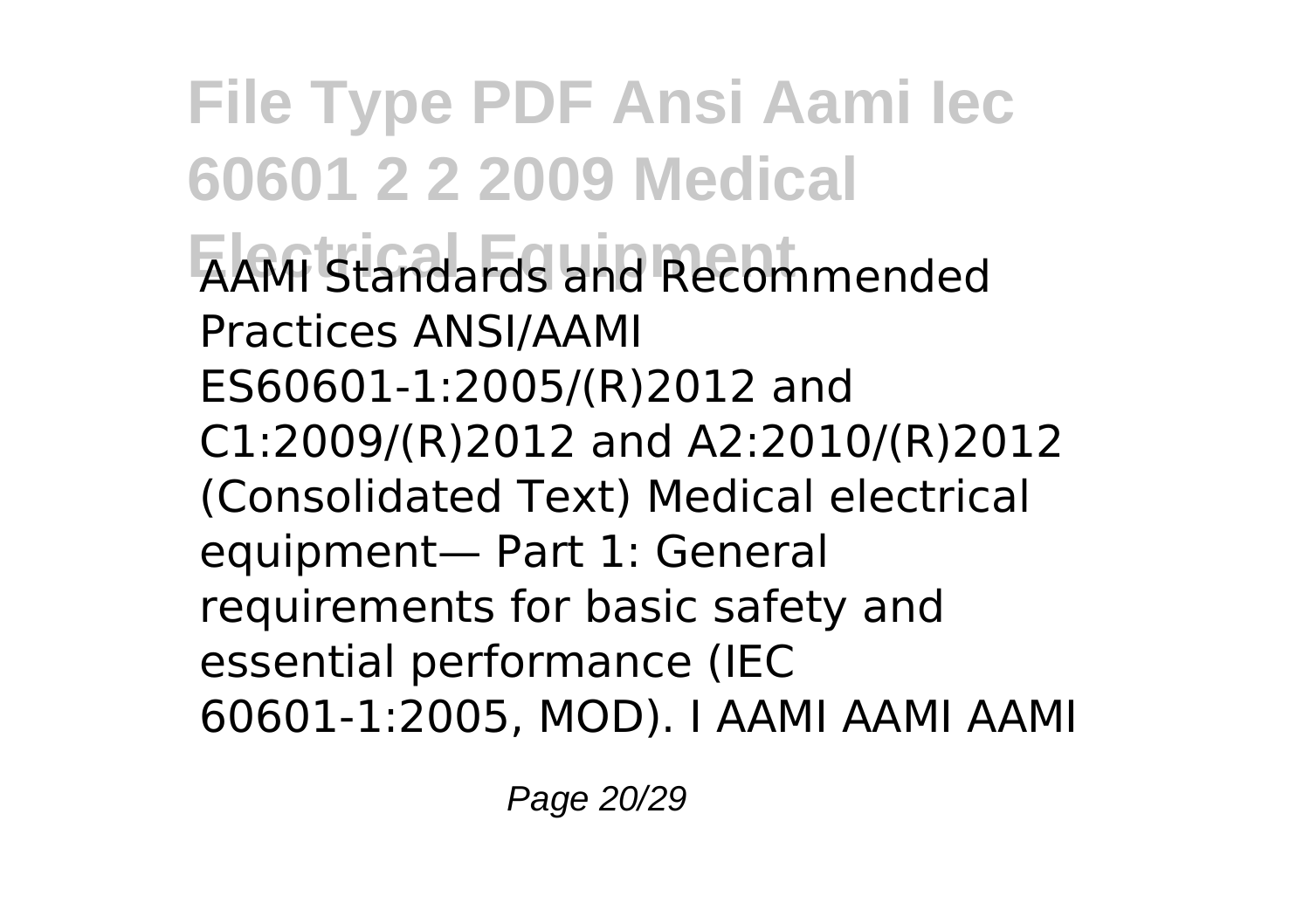**File Type PDF Ansi Aami Iec 60601 2 2 2009 Medical Electrical Equipment** 1--2-226 .aami.org.

### **ANSI/AAMI**

### **ES60601-1:2005/(R)2012, Medical electrical ...**

vi © 2012 Association for the Advancement of Medical Instrumentation ■ ANSI/AAMI/IEC 60601-2-25:2011 Glossary of equivalent

Page 21/29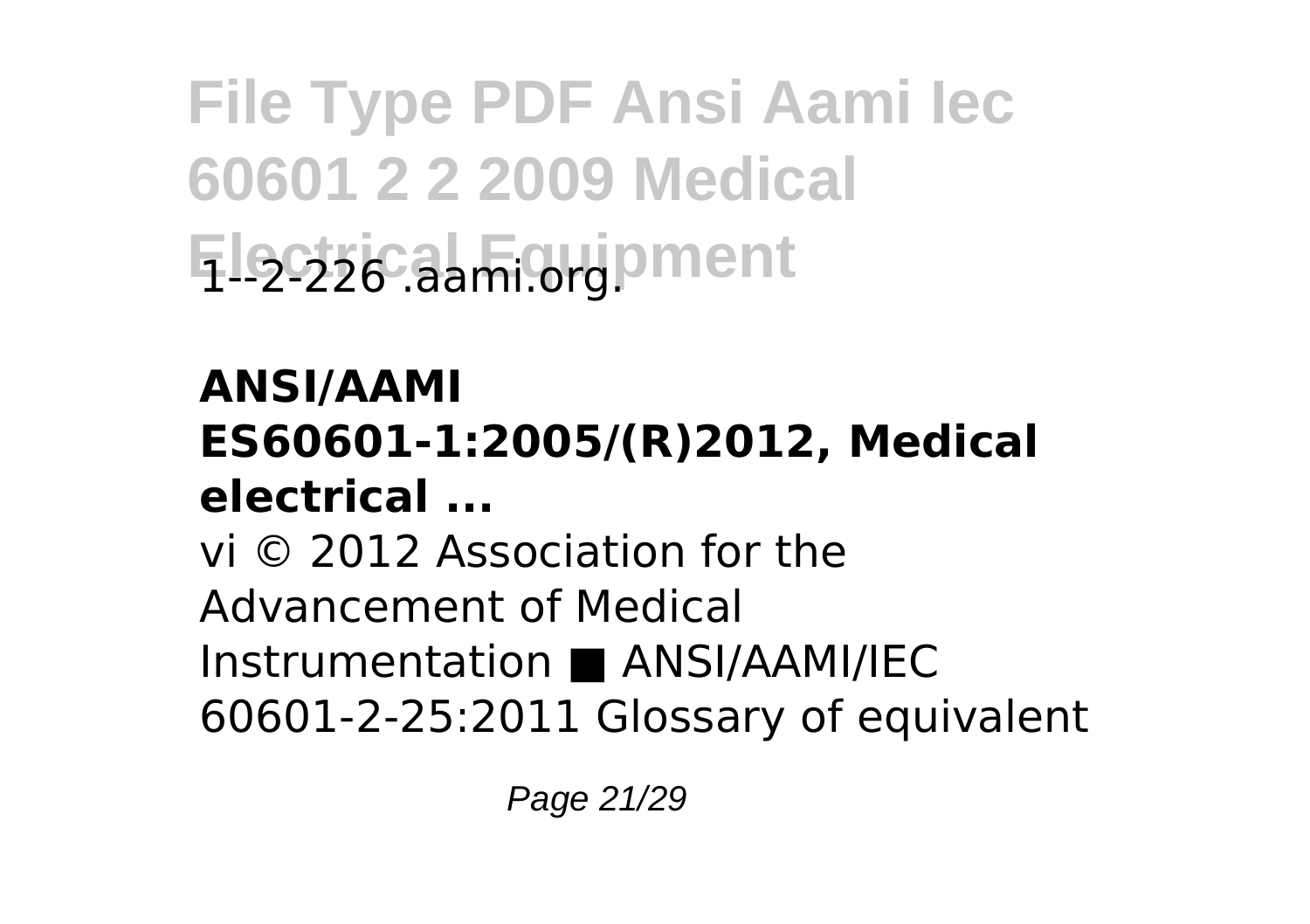**File Type PDF Ansi Aami Iec 60601 2 2 2009 Medical Electrical Equipment** standards International Standards adopted in the United States may include normative references to other International Standards.

#### **American National Standard - The AAMI Store** Electrosurgical devices (Use AAMI/IEC-60601-2-2)

Page 22/29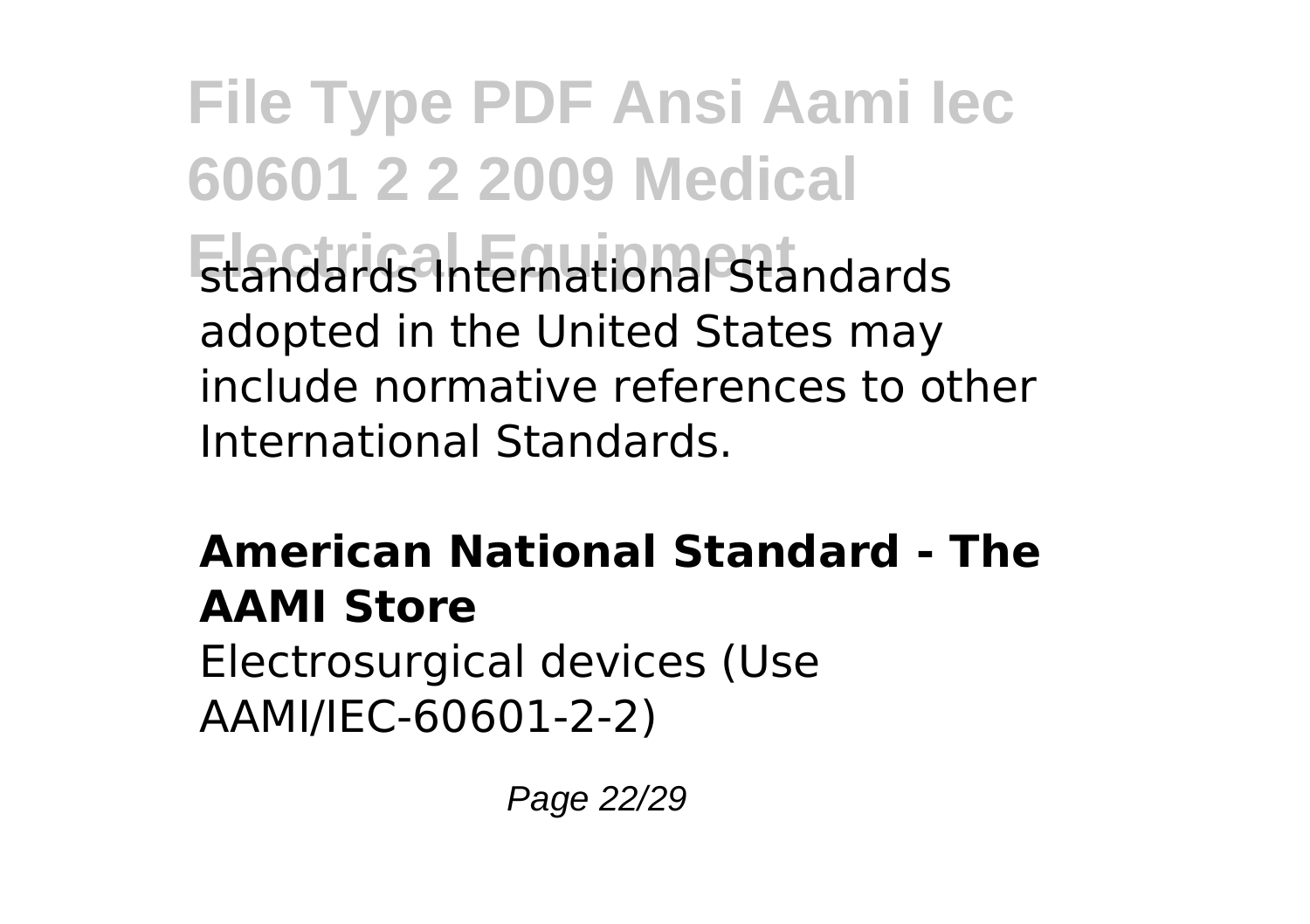### **AAMI-HF18 | Electrosurgical devices (Use AAMI/IEC-60601-2 ...**

IEC 60601-2-2:2017 applies to the basic safety and essential performance of HF surgical equipment and HF surgical accessories. HF surgical equipment having a rated output power not exceeding 50 W...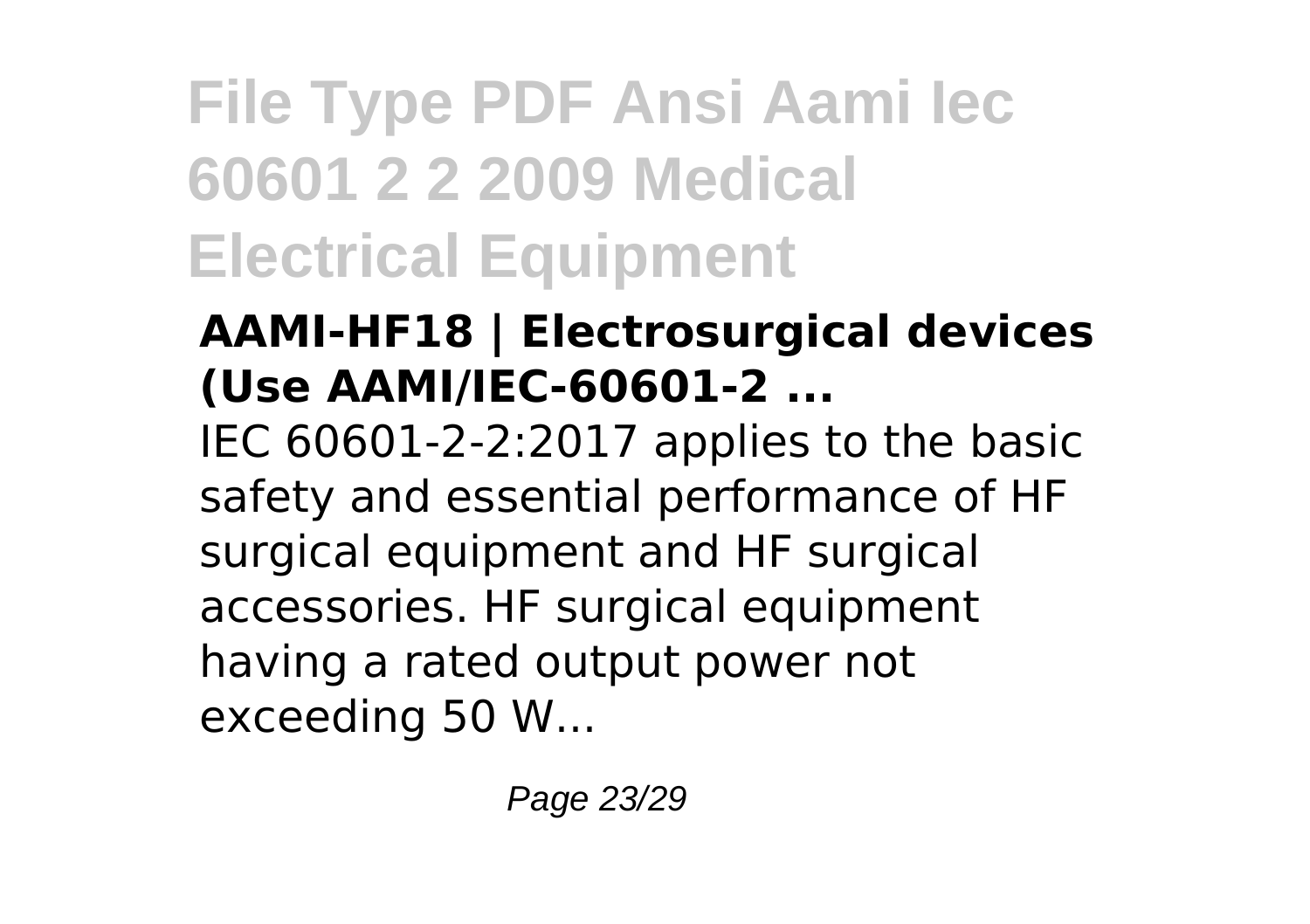**Recognized Consensus Standards** ANSI AAMI IEC: 60601-1-8:2006 and A1:2012: Medical Electrical Equipment ¿ Part 1-8: General requirements for basic safety and essential performance  $\lambda$ Collateral Standard: General requirements, tests and guidance for alarm systems in medical electrical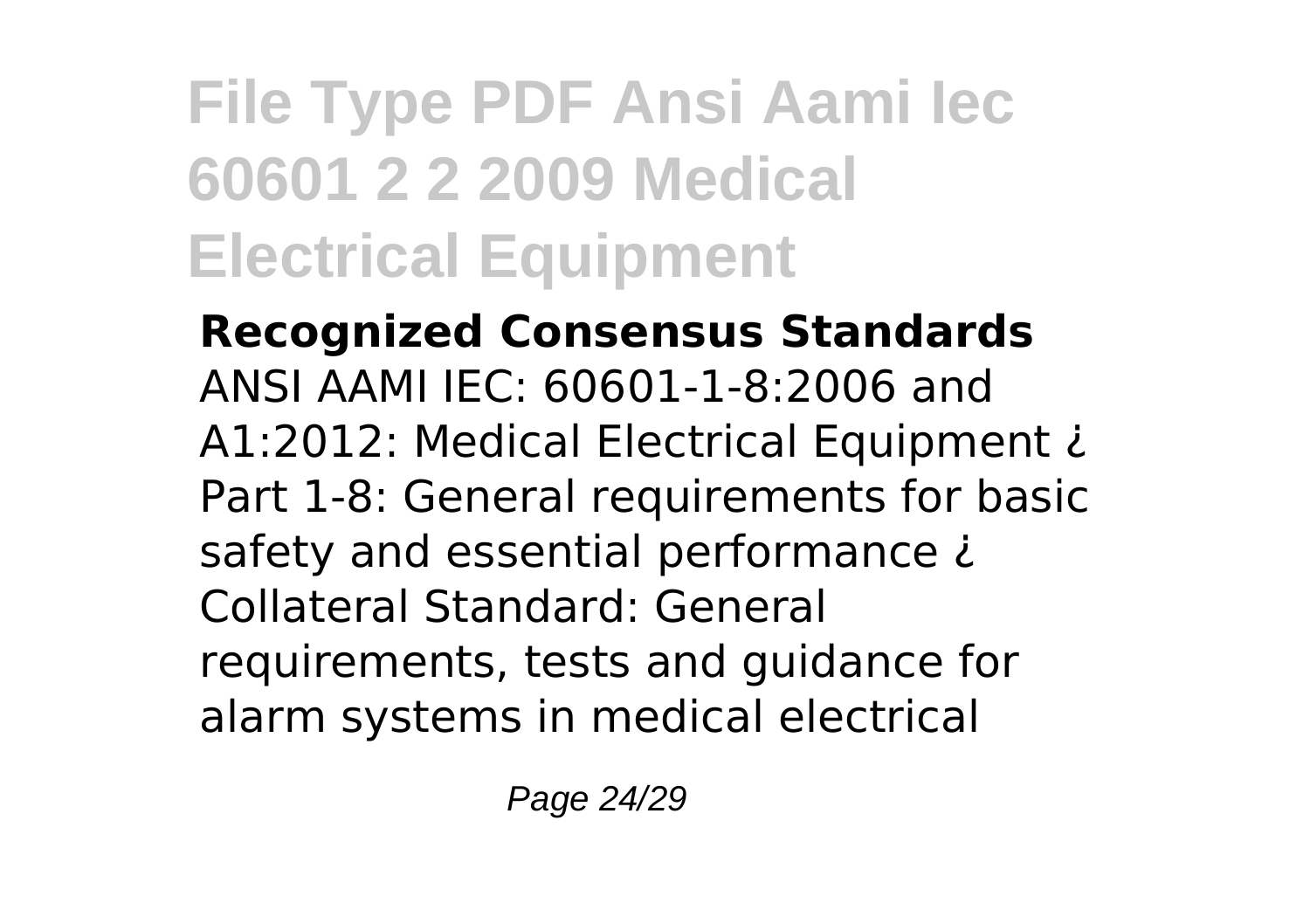**File Type PDF Ansi Aami Iec 60601 2 2 2009 Medical Electrical Equipment** equipment and medical electrical systems. IEC: 60601-1-8 Edition 2.1 2012-11

**Recognized Consensus Standards** ANSI/AAMI/IEC 60601-2-4:2010/A1:2018. ANSI/AAMI/IEC 60601-2-4:2010 + Amendment 1:2018 (Consolidated Text) Medical electrical equipment—Part 2-4:

Page 25/29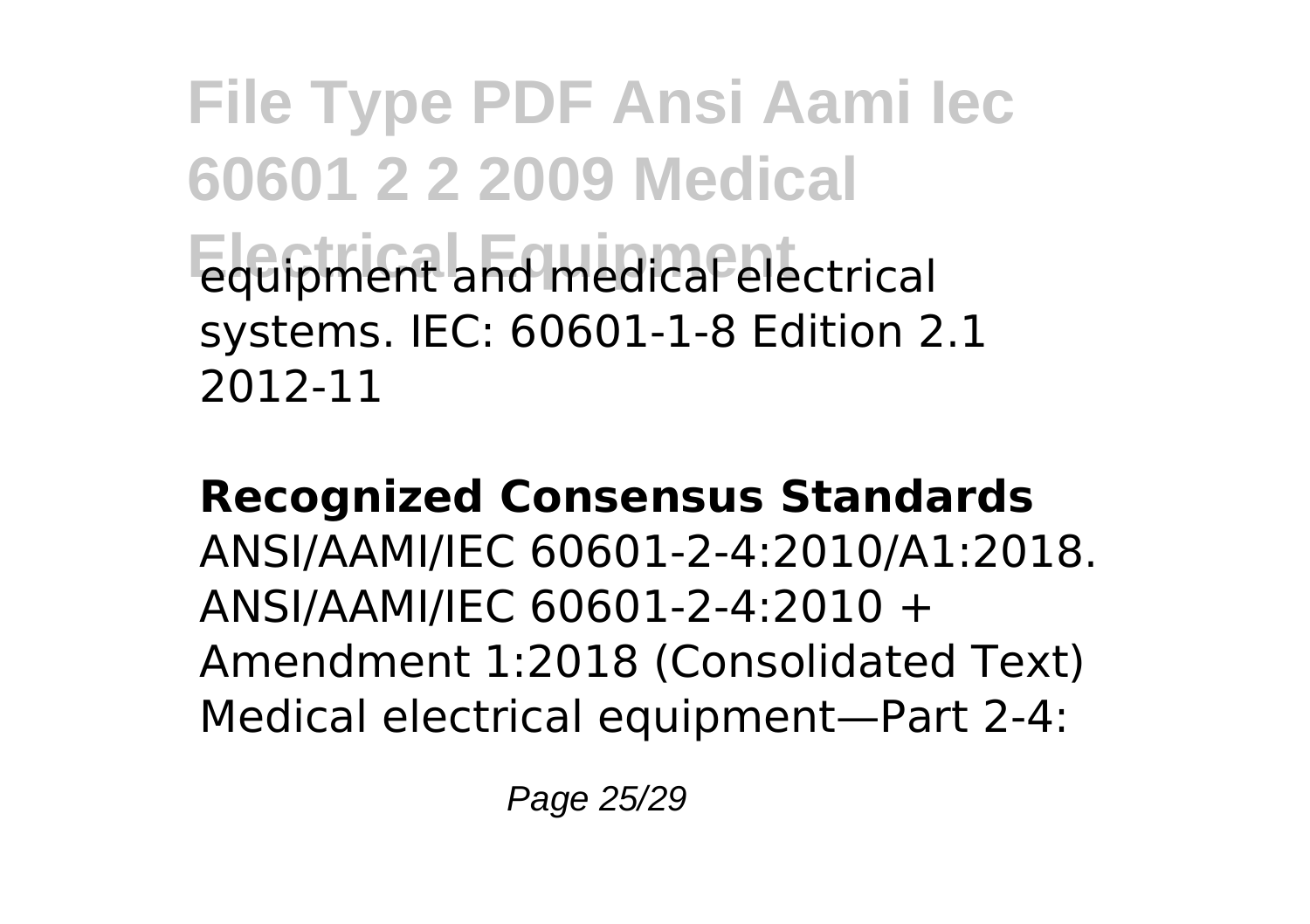**File Type PDF Ansi Aami Iec 60601 2 2 2009 Medical Electrical Equipment** Particular requirement s for the basic safety and essential performance of cardiac defibrillators, including Amendment 1 . Approved 21 November 2018 by . AAMI . Approved 11 January 2019 by . American ...

### **American National Standard my.aami.org**

Page 26/29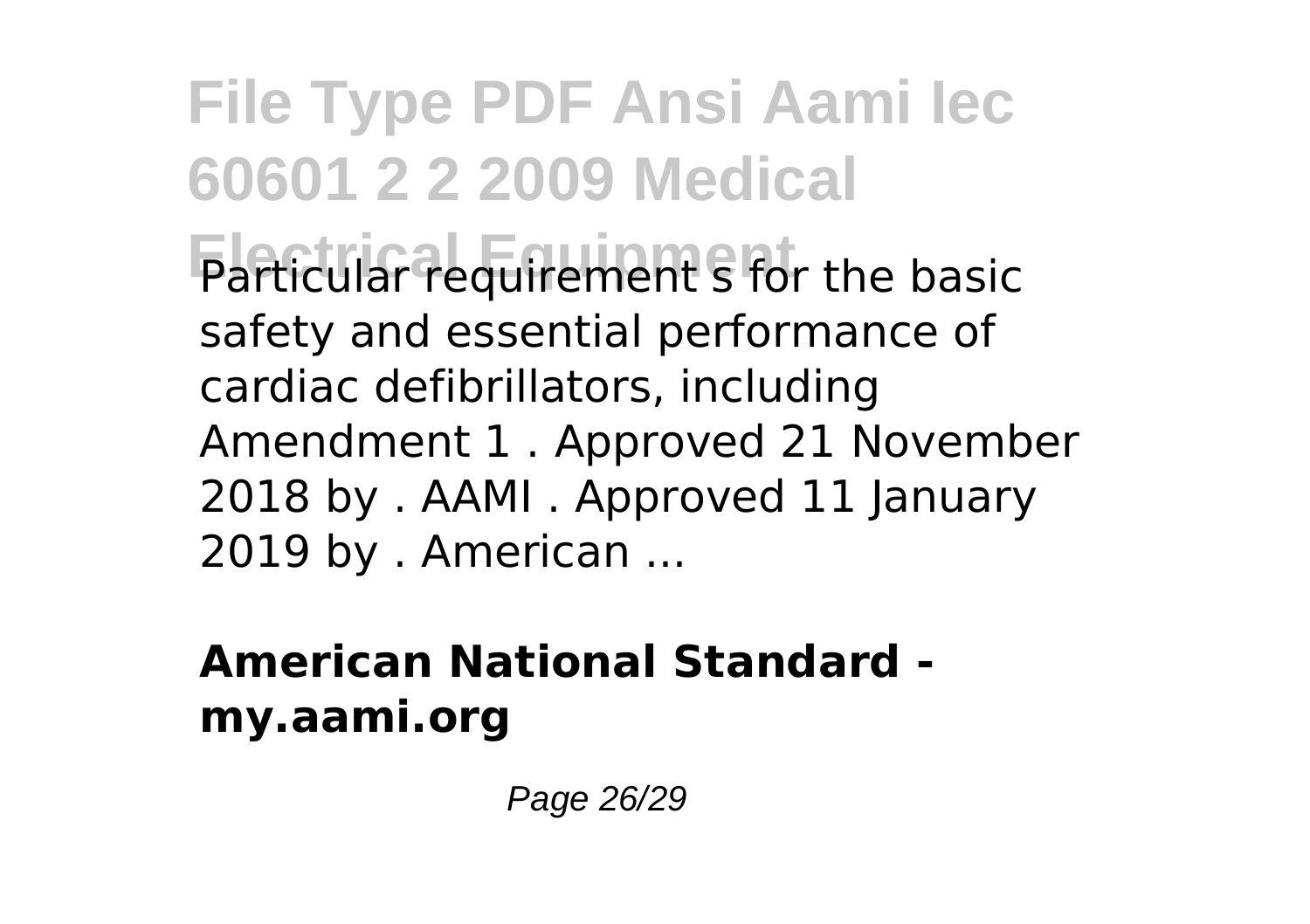**File Type PDF Ansi Aami Iec 60601 2 2 2009 Medical Electrical Equipment** IEC: 60601-2-6 Edition 2.1 2016-04 : CONSOLIDATED VERSION Medical electrical equipment - Part 2-6: Particular requirements for the basic safety and essential performance of microwave therapy equipment: 07/06/2020: Cardiovascular: 3-155: ANSI AAMI IEC: 60601-2-47:2012/(R)2016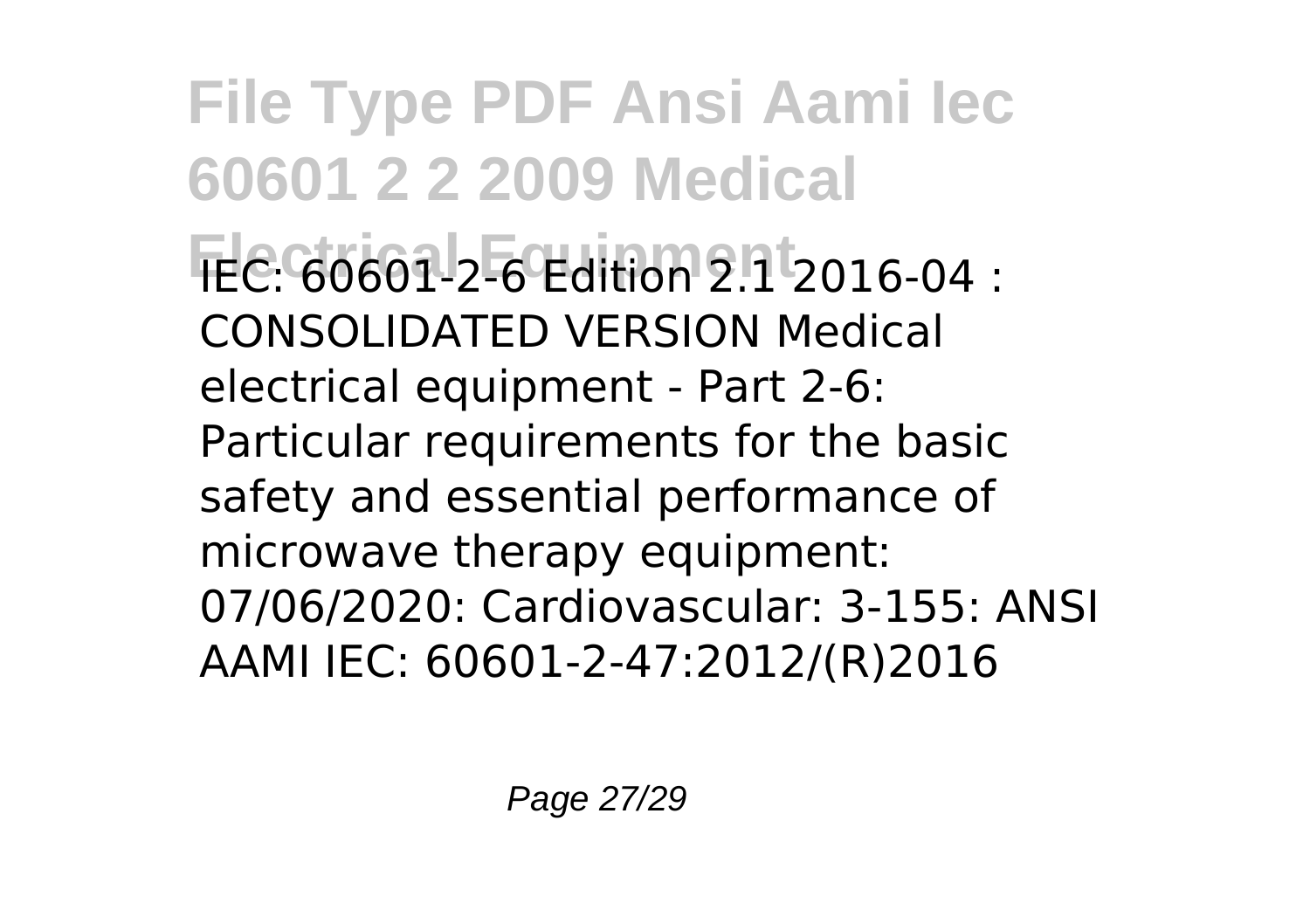**File Type PDF Ansi Aami Iec 60601 2 2 2009 Medical Electrical Equipment Recognized Consensus Standards** IEC: 60601-2-34 Edition 3.0 2011-05: Medical electrical equipment - Part 2-34: Particular requirements for the basic safety, including essential performance, of invasive blood pressure monitoring equipment: 01/14/2019: Cardiovascular: 3-126: ANSI AAMI IEC: 60601-2-27:2011(R)2016

Page 28/29